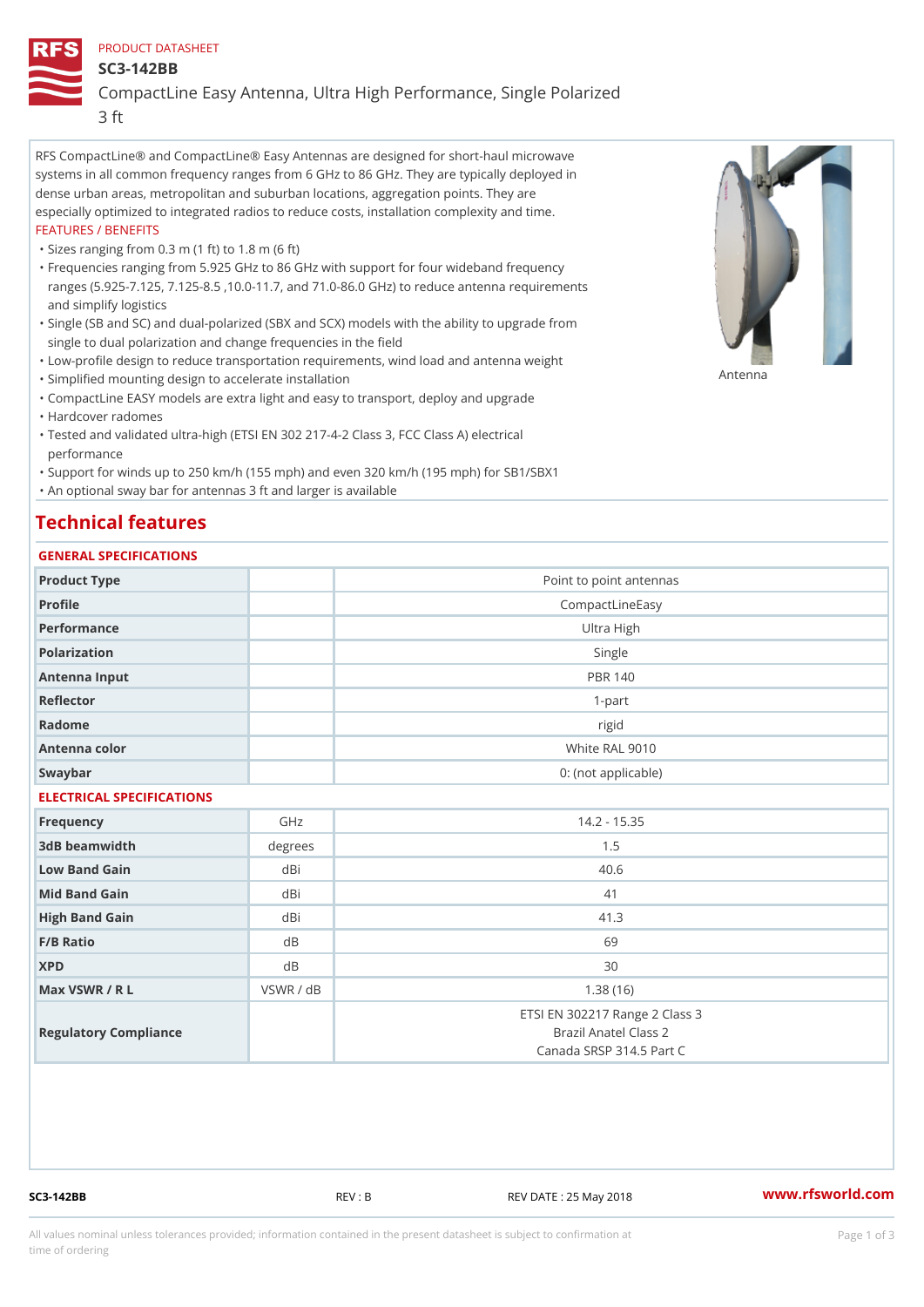## PRODUCT DATASHEET

SC3-142BB

CompactLine Easy Antenna, Ultra High Performance, Single Polarized 3 ft

| MECHANICAL SPECIFICATIONS                                                                        |              |                                                   |
|--------------------------------------------------------------------------------------------------|--------------|---------------------------------------------------|
| Diameter                                                                                         | ft $(m)$     | 3(0.9)                                            |
| Elevation Adjustment                                                                             | degrees      | ± 15                                              |
| Azimuth Adjustment                                                                               | degrees      | ± 15                                              |
| Polarization Adjustment                                                                          | degrees      | Single                                            |
| Mounting Pipe Diameter<br>minimum                                                                | $mm$ (in)    | 89 (3.5)                                          |
| Mounting Pipe Diameter<br>maximum                                                                | $mm$ (in)    | 114(4.5)                                          |
| Approximate Weight                                                                               | kg (lb)      | 18(40)                                            |
| Survival Windspeed                                                                               | $km/h$ (mph) | 252 (155)                                         |
| Operational Windspeed                                                                            | $km/h$ (mph) | 180 (112)                                         |
| <b>STRUCTURE</b>                                                                                 |              |                                                   |
| Radome Material                                                                                  |              | rigid                                             |
| FURTHER ACCESSORIES                                                                              |              |                                                   |
| optional Swaybar                                                                                 |              | 1: SMA-SK-3 (1.35 m x Ø33 mm)                     |
| Further Accessories                                                                              |              | SMA-SKO-UNIVERSAL : Universal sway bar fixation I |
| MOUNTOUTLINE                                                                                     |              |                                                   |
| m m<br>$Dimension_A$<br>(in)                                                                     |              | 999 (39.33)                                       |
| m m<br>$Dimension_B$<br>(in)                                                                     |              | 375 (15)                                          |
| m m<br>$Dimension_C$<br>(in)                                                                     |              | 56(2.2)                                           |
| $Dim_D - D -$<br>m m<br>89mm (3.5_in) Pi(pine)                                                   |              | 379.5(14.9)                                       |
| $Dim_D -$<br>m m<br>$114mm(4.5_{ir})$ $Ri$ p                                                     |              | 392 (15.5)                                        |
| m m<br>$Dimension$ _ $E$<br>(in)                                                                 |              | 79 (3)                                            |
| $\ensuremath{\mathsf{m}}\xspace\ensuremath{\mathsf{m}}\xspace$<br>$Dimen sion_F$<br>(in          |              | 182(7)                                            |
| WINDLOAD                                                                                         |              |                                                   |
| Fs Side force<br>$max.$ @<br>survival $w \nmid N$ ( $ b$ )<br>speed                              | 1951 (326)   |                                                   |
| Fa Axial force<br>$max.$ @<br>survival $w \nvert N$ ( $ b$ )<br>speed                            |              | 2930 (659)                                        |
| M Torque<br>$maximum$ @<br>N <sub>m</sub><br>survival wind<br>$1b + t$<br>speed Nm (ft<br>$1b$ ) |              | 1213 (895)                                        |

SC3-142BB REV : B REV : B REV DATE : 25 May 2018 WWW.rfsworld.com